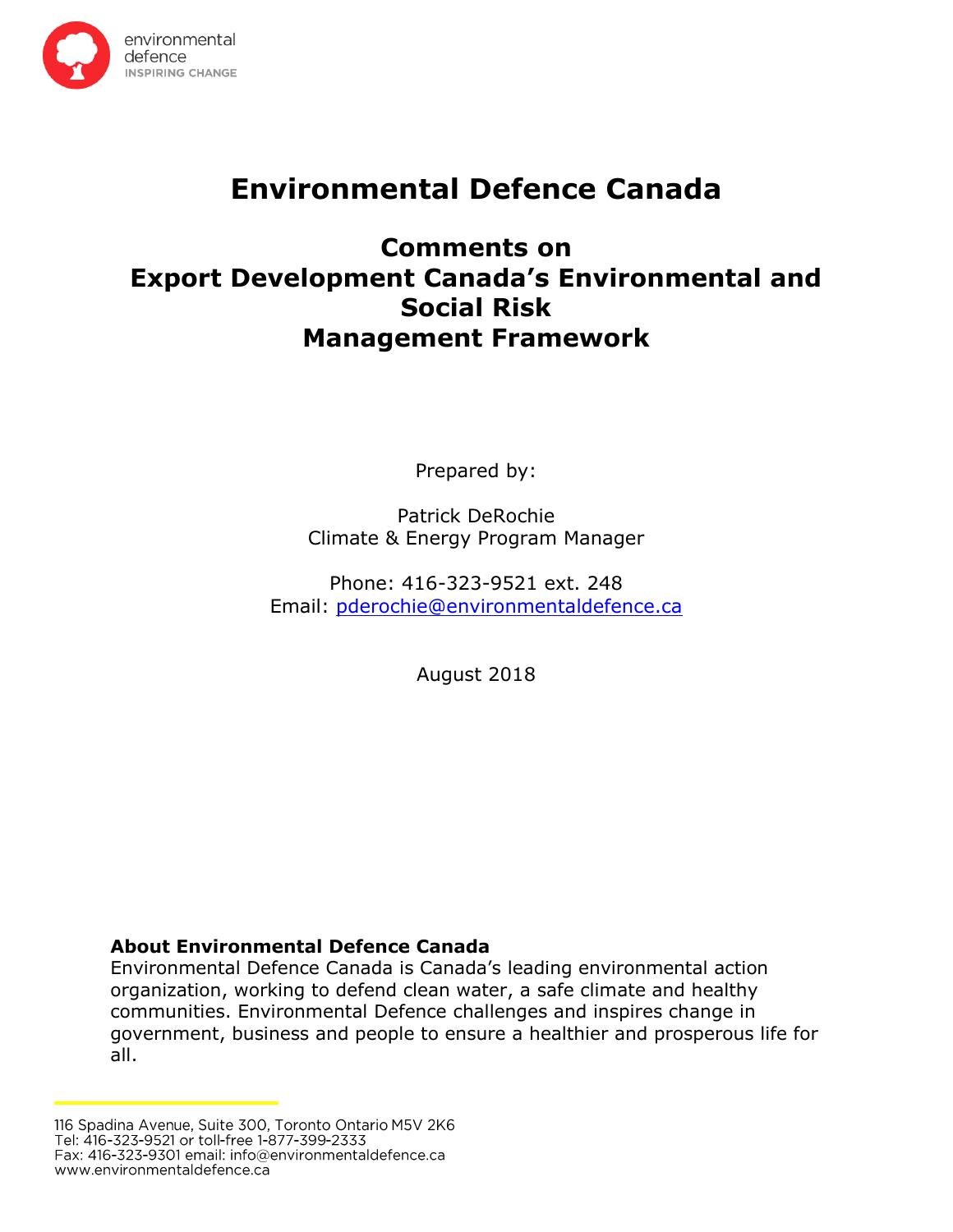

Thank you for this opportunity to submit feedback on Export Development Canada's (EDC's) Environmental and Social Risk Management (ESRM) Framework. Environmental Defence is working to ensure the Government of Canada fulfills its commitment to phase out fossil fuel subsidies by 2025 and reduces greenhouse gas emissions in line with the Paris Agreement to limit global warming to two degrees Celsius or less. We are also advocating for the Government of Canada to end all non-tax measures that support the production and use of fossil fuels domestically and abroad. This includes the billions of dollars annually from Export Development Canada that finances oil, gas and coal activities. As an environmental organization that works on climate and energy policy, Environmental Defence's comments will focus on EDC's climate change policy and Disclosure Policy.

## **EDC's climate change policy**

## *Oil and gas finance*

EDC's May 2018 Discussion Paper on the Review of Environmental and Social Risk Management makes reference to the Paris Agreement as a development that might inform the update of EDC's climate change policy.

One of the Paris Agreement's three main objectives, in Article  $2.1(c)$ , is "making finance flows consistent with a pathway towards low greenhouse gas emissions and climate-resilient development." Recent analysis indicates that burning alreadydeveloped reserves of oil, gas and coal would far exceed the carbon budgets needed to keep global temperature increases below two degrees Celsius. $<sup>1</sup>$ </sup>

Nearly every country in the world, including Canada, is formally committed to the Paris Agreement. EDC's ESRM policy includes a commitment to "take into account relevant environmental agreements signed by Canada. $^{\prime\prime}$  This would include the Paris Agreement, and the explicit objective of keeping global temperatures below two degrees Celsius. Nowhere in EDC's ESRM policy does EDC commit to protecting the environment, nor does the policy place absolute restrictions on the level of environmental risk EDC is willing to accept.

Yet despite the evidence that further expansion of fossil fuel production is incompatible with ambitious climate action, EDC continues to provide extremely high levels of finance to oil and gas projects and activities while financing relatively small volumes of clean energy. Exact volumes of energy finance are difficult to determine due to EDC's lack of precision in disclosing amounts per transaction. But according to Oil Change International's analysis<sup>3</sup> of EDC transaction records, EDC support for fossil fuels in fiscal years 2016 and 2017 appeared to be more than 20 times greater than EDC support for sustainable, renewable energy projects over the same period. EDC continues to support companies that mine coal or rely on coalfired power in their operations and has made no commitment to reduce support for the oil and gas sector. EDC financing of oil and gas projects puts Canada among the top four credit export agency financiers of fossil fuels in the G20.<sup>4</sup>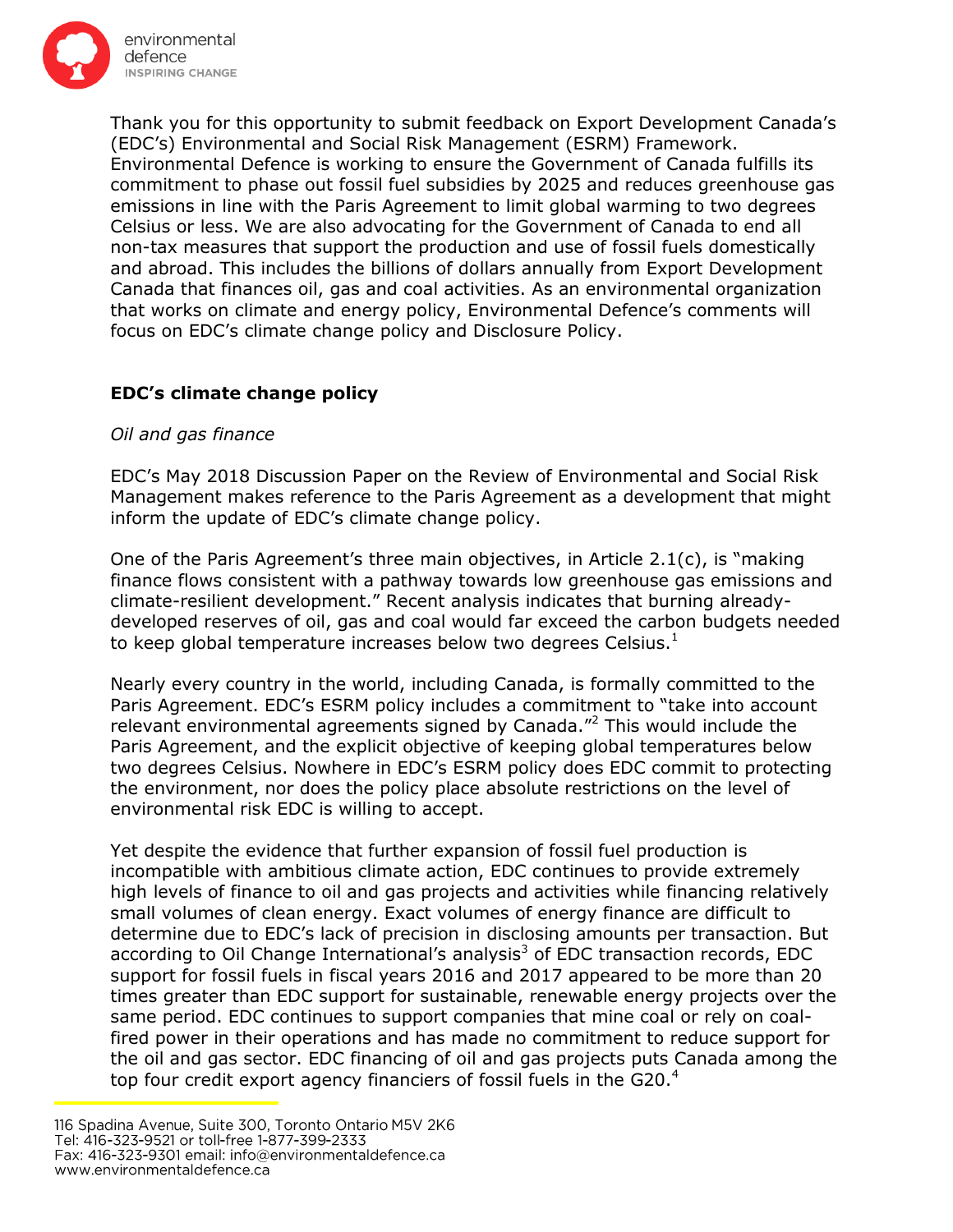

**EDC should end its financing of all fossil fuels, and its climate change policy should contain an explicit signal that EDC will phase out financing for oil and gas activities not later than 2020.** EDC financing of fossil fuels is inconsistent with the Paris Agreement and the Government of Canada's commitment to do its part to limit global temperature increases to two degrees Celsius or lower. It is also inconsistent with the Government of Canada's longstanding commitment to end "inefficient" fossil fuel subsidies by  $2025<sup>5</sup>$  While EDC financing of oil and gas activities is not a public subsidy per se, it is a non-tax measure designed to support the fossil fuel industry that makes the Paris Agreement more difficult to achieve.

The May 2018 Discussion Paper on the Review of Environmental and Social Risk Management Policies published by EDC indicates that revisions to the policy could communicate how EDC "utilizes the International Finance Corporation (IFC) Performance Standards to inform our approach to managing environmental and social risks and impacts." IFC precedent and World Bank Group precedent more broadly is important for EDC to consider in revising its climate change policy. In late 2017, the World Bank Group—including the IFC—committed to end financing for oil and gas extraction after 2019, in support of the Paris Agreement's goals.<sup>6</sup>

**EDC should build on this important precedent, and immediately adopt a policy of no longer financing oil and gas extraction, while committing to phase out financing for all fossil fuel activity by 2020** (except for very rare circumstances where no other option is available to support energy access for the poor, given that FinDev Canada, which has a development mandate, is a subsidiary of EDC).

In lockstep with ending financing of fossil fuels, **EDC should commit to dramatically and rapidly reduce the greenhouse gas emissions associated with its business portfolio. EDC should preferentially support low-emissions sectors, companies and projects, and sharply curtail its support for those associated with high emissions.**

#### *Coal finance*

**EDC's 2017 coal policy should be made more stringent regarding financing of infrastructure associated with thermal coal and entities for which thermal coal makes up a significant portion of their business**. In recent months a number of major financial institutions have taken steps to move away from coal finance. Most recently, this includes Lloyds Banking Group, which on August 2 stated: "Lloyds Banking Group will not fund new coal-fired power stations or thermal coal mines."<sup>7</sup> In late 2017, ING indicated that it intended to have "close to zero" exposure to utility clients involved in coal power by 2025, that it would phase out lending to any utility with more than five per cent of its power coming from coal, and that it would "only support new clients in the utilities sector only when their reliance on coal is 10% or less and they have a strategy to reduce their coal percentage to close to zero by 2025."<sup>8</sup> Similarly, Norway's government pension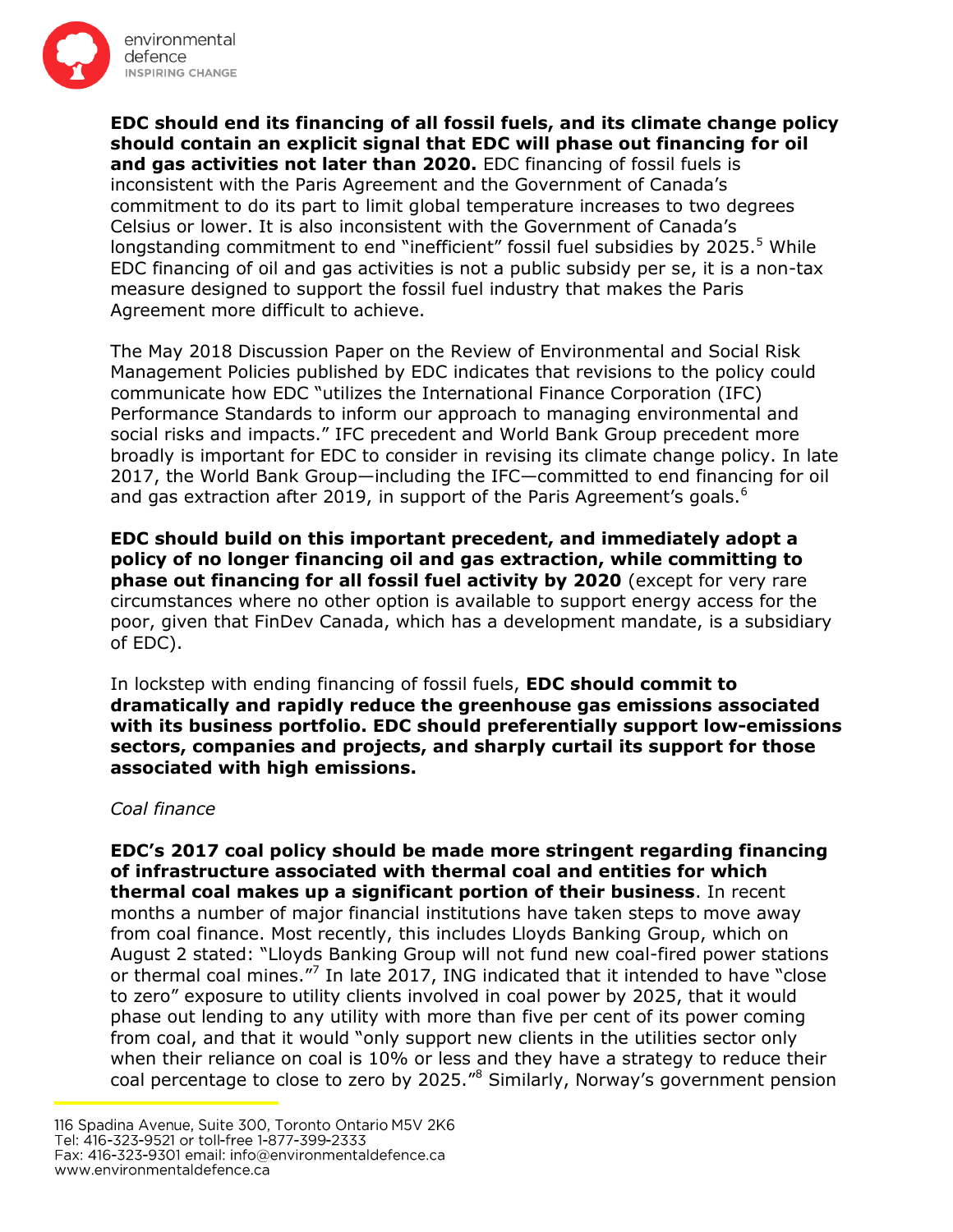

fund and the insurance companies AXA and Generali will not invest in companies that derive 30 per cent or more of their revenue from coal.<sup>9</sup>

**EDC should expand its coal policy to make clear that it will not finance new coal-fired power plants or thermal coal mines, and associated thermal coalfocused infrastructure such as ports and rail links that are intended to substantially increase the transportation of thermal coal.** Not only would this increased stringency align with a number of world-leading financial institutions, it would also be consistent with the Government of Canada's plan to phase out traditional coal power domestically<sup>10</sup> and its global leadership on phasing out coal through the Powering Past Coal Alliance.<sup>11</sup> It would also be consistent with Canada's commitment to phase out fossil fuel subsidies by 2025 and review all non-tax measures that support the production and use of fossil fuels.

#### *Greenhouse gas emissions accounting*

**EDC should carry out comprehensive greenhouse gas analysis when considering new transactions, and the results of these analyses should guide EDC's decision-making in whether to support a given project or entity**. It is imperative that such analyses be conducted in a conservative manner. To be adequate to inform decision-making, EDC must include consideration of Scope 3 emissions in addition to Scope 1 and 2 emissions.

There are precedents from some large public finance institutions that could help guide EDC's approach in consideration of greenhouse gases. For example, the French Development Agency has been considering Scope 3 emissions in relevant projects since  $2012<sup>12</sup>$  There are also precedents from some Canadian energy project regulatory processes for considering Scope 3 emissions, such as the proposal by the National Energy Board panel reviewing the cancelled Energy East pipeline project to consider downstream greenhouse gas emissions.<sup>13</sup> Similarly, Canada's Long-Term Infrastructure Plan applies a climate lens that requires the consideration and evaluation of greenhouse gas emissions when project proponents seek funding through the Investing in Canada Infrastructure Program.<sup>14</sup>

**EDC should also apply an internal carbon price based on its greenhouse gas analyses to inform financial decision-making and protect against climate risk (also commonly referred to as a "shadow carbon price.")** This shadow carbon price should be aligned with the upper end of the range determined by the High Level Commission on Carbon Prices, which concludes that the explicit carbonprice level consistent with achieving the Paris Agreement is at least US\$40-\$80 per tonne of carbon dioxide equivalent (tCO2e) by 2020 and US\$50-100/tCO2e by 2030.

<sup>116</sup> Spadina Avenue, Suite 300, Toronto Ontario M5V 2K6 Tel: 416-323-9521 or toll-free 1-877-399-2333 Fax: 416-323-9301 email: info@environmentaldefence.ca www.environmentaldefence.ca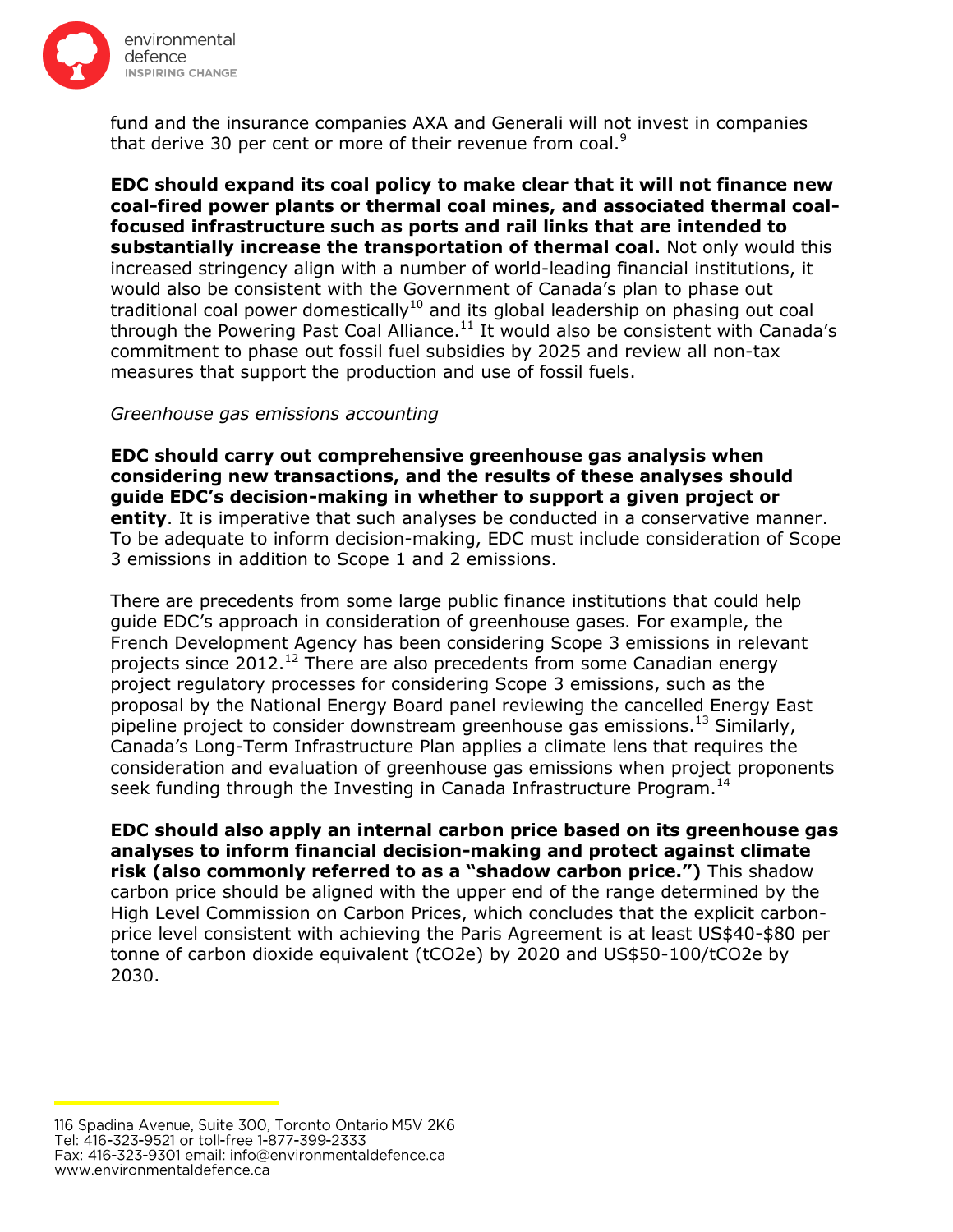

## **EDC's Disclosure Policy**

**EDC should provide more specific and detailed information regarding individual transactions**. The financing ranges provided by EDC for each transaction are currently too broad to make an adequately informed assessment of trends in EDC's activities. In line with the ECA Watch requests for better transparency from export credit agencies, EDC should disclose:

- The name and more detailed description of the project;
- The value of financial transactions related to the project;
- All social, environmental and human rights impact assessments;
- Debt impact analyses;
- Construction and off-take agreements; and
- All project-related information that is relevant to the project risks.<sup>15</sup>

All of this should be disclosed at least 120 days prior to an EDC decision on the project. Transparency to this degree would significantly reduce the social, political, environmental and economic risks for investors in the project.

The Canadian public must be able to assess whether EDC is exercising its discretion over funding particular clients wisely and in a manner that is consistent with Canada's international commitments, including Canada's Paris agreement commitment to limit global warming to two degrees Celsius or less and Canada's commitment to phase out fossil fuel subsidies by 2025. Therefore, public oversight of its decisions about particular clients must be possible. EDC should disclose to the fullest extent possible information about how and why it decided to support a given project and demonstrate how its support is consistent with the Paris agreement and other international commitments on the environment.

## **Conclusion**

Environmental Defence looks forward to continuing to work with the Government of Canada and EDC to end all subsidies, fiscal supports, export credit financing, and non-tax measures that support the production and use of fossil fuels domestically and abroad. As a crown corporation, EDC's financing activities must be consistent with the Government of Canada's commitment to the successful implementation of the Paris Agreement to limit global warming to two degrees Celsius, as well as Canada's commitment to phase out fossil fuel subsidies by 2025. In particular, EDC should reform its climate change policy to

- Phase out all EDC financing for oil, gas and coal activities by 2020, including infrastructure that is intended to substantially increase the extraction, production, transportation and use of fossil fuels;
- EDC should commit to dramatically and rapidly reduce the greenhouse gas emissions associated with its business portfolio. EDC should preferentially

<sup>116</sup> Spadina Avenue, Suite 300, Toronto Ontario M5V 2K6 Tel: 416-323-9521 or toll-free 1-877-399-2333 Fax: 416-323-9301 email: info@environmentaldefence.ca www.environmentaldefence.ca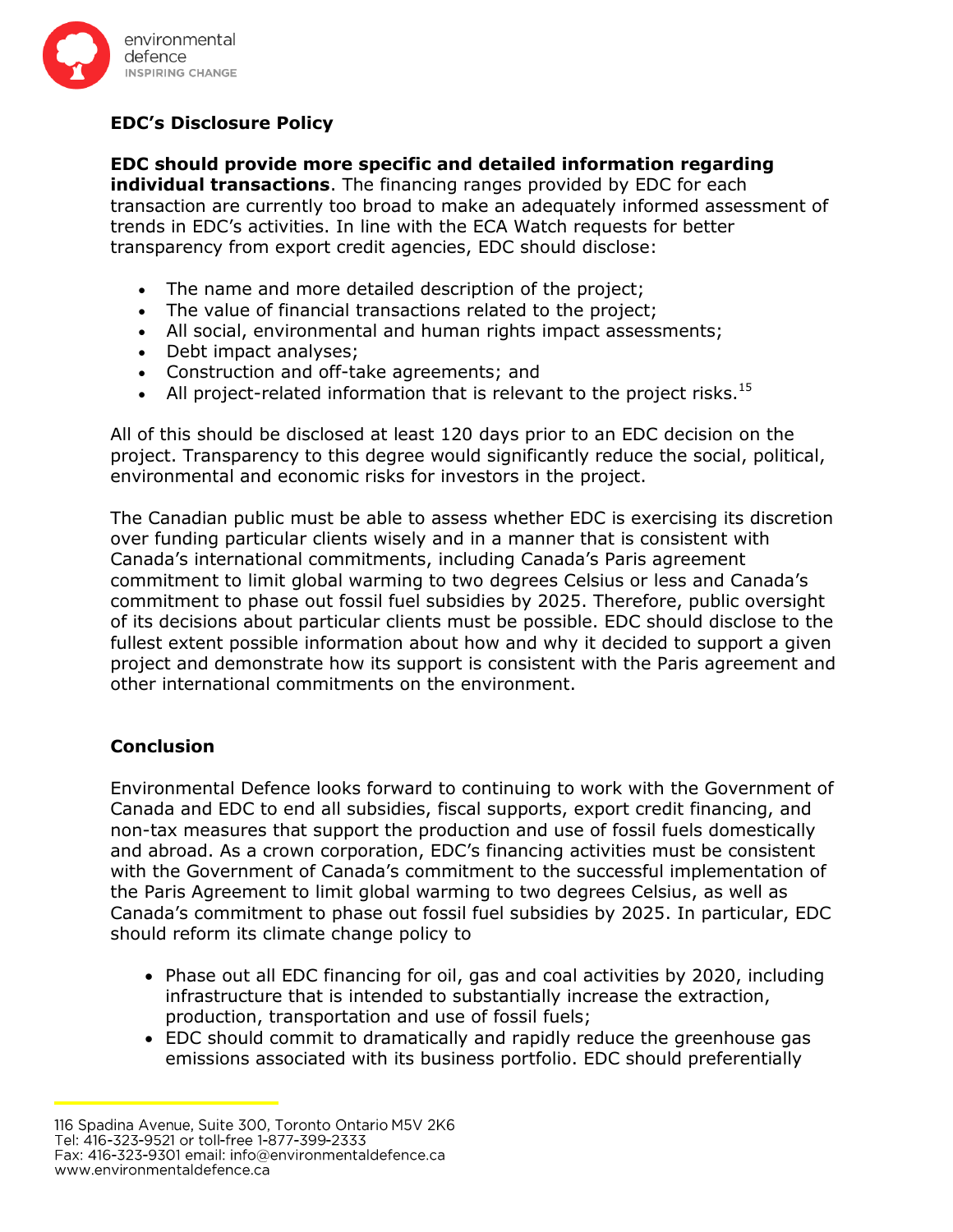

support low-emissions sectors, companies and projects, and sharply curtail its support for those associated with high emissions.

- Carry out comprehensive greenhouse gas analyses to guide EDC's decisionmaking to support a given project or entity, including consideration of Scope 1, 2 and 3 emissions and application of a shadow price on carbon;
- Provide more specific and detailed information regarding individual transactions.